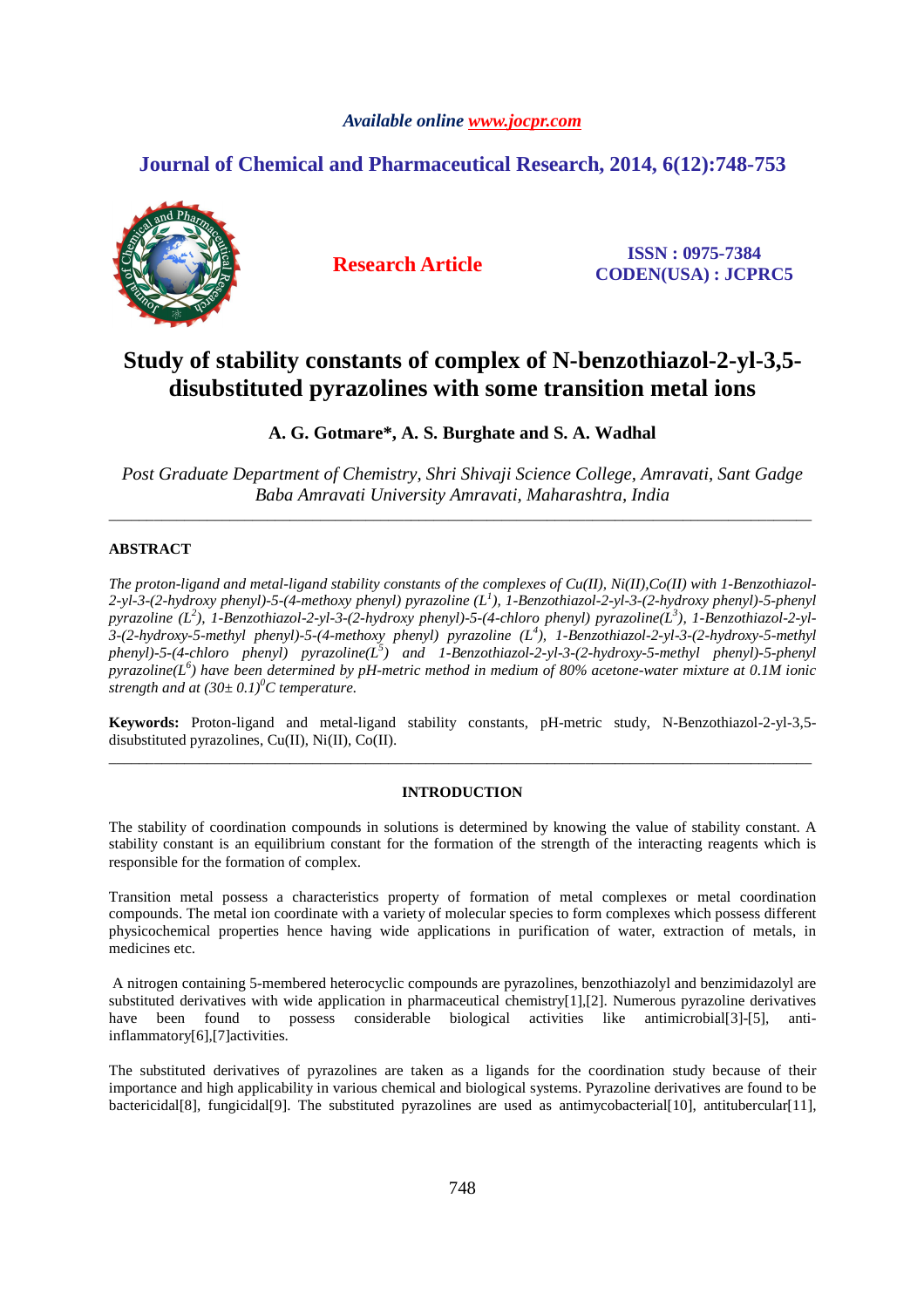anticancer[12], antitumor[13], antidiabetic[14] and their metal ion complexes have special importance in biochemical systems.

*\_\_\_\_\_\_\_\_\_\_\_\_\_\_\_\_\_\_\_\_\_\_\_\_\_\_\_\_\_\_\_\_\_\_\_\_\_\_\_\_\_\_\_\_\_\_\_\_\_\_\_\_\_\_\_\_\_\_\_\_\_\_\_\_\_\_\_\_\_\_\_\_\_\_\_\_\_\_*

From this, it can be predicted that these compounds may be used in pharmaceutical industries where the physical properties of compounds with different solvents may be required[15]. Literature survey reveals that stability constants of various compounds were studied [16-23]. The present paper gives the idea about the stability constants of transition metal ions Cu(II), Ni(II), Co(II) with 1-Benzothiazol-2-yl-3-(2-hydroxy phenyl)-5-(4-methoxy phenyl) pyrazoline (L<sup>1</sup>), 1-Benzothiazol-2-yl-3-(2-hydroxy phenyl)-5-phenyl pyrazoline(L<sup>2</sup>), 1-Benzothiazol-2-yl-3-(2hydroxy phenyl)-5-(4-chloro phenyl) pyrazoline $(L^3)$ , 1-Benzothiazol-2-yl-3-(2-hydroxy-5-methyl phenyl)-5-(4methoxy phenyl) pyrazoline  $(L^4)$ , 1-Benzothiazol-2-yl-3-(2-hydroxy-5-methyl phenyl)-5-(4-chloro phenyl) pyrazoline( $L^5$ ) and 1-Benzothiazol-2-yl-3-(2-hydroxy-5-methyl phenyl)-5-phenyl pyrazoline( $L^6$ ) in 1:1 ratio at (30±  $(0.1)^{0}$ C temperature. For this study 80% acetone-water mixture were used as solvent. The ionic strength was maintained constant at 0.1 M.

#### **EXPERIMENTAL SECTION**

The pH-metric study of proton-ligand and metal-ligand stability constants were calculated by pointwise calculation method and half integral method.

N-Benzothiazol-2-yl-3,5-disubstituted pyrazolines i.e. Ligands (L1 to L6) containing only one replaceable hydrogen H+ ion from the phenolic –OH group and can be written as

HL 
$$
\longrightarrow
$$
 H<sup>+</sup>+L<sup>-</sup>  
K' =  $\frac{[H+][L-]}{[HL]}$ 

The proton-ligand stability constants can be determined by using Irving-Rossetti expression.

$$
n_A = \gamma - \left[\frac{(Eo+N)(V2-V1)}{(Vo+V1)TL0}\right]
$$

Where,  $\gamma$  – denotes the number of replaceable protons. N - is the concentration of NaOH  $E^0$  – concentration of acid  $T_L^0$  – concentration of ligand  $V_0$  – initial volume of solution  $V_1, V_2$  – volume of alkali during acid and ligand titration.

Similarly, metal-ligand stability constants can be derive by

$$
n = \left[\frac{(Eo+N)(V3-V2)}{(Vo+V2)Tm0 nA}\right]
$$

Where,  $N$ , $E^0$ , $V$ o – denotes as above  $n_A$ - proton-ligand stability constants  $T_m^0$  – concentration of metal ion  $V_2$ ,  $V_3$  – volume of alkali during ligand and metal ion titration.

Both the constants were calculated by plotting graphs against pH values by half integral and point wise calculation methods.

÷

The ligands were synthesized by the microwave irradiation method and purity of compounds were confirmed by analytical and spectral analysis i.e. melting point determination, IR, NMR spectra. All chemicals were used of AR grade  $KNO_3$ ,  $HNO_3$ , NaOH. The stock solution of the ligands (0.01M) were prepared by dissolving the required amount of the ligands in a minimum volume of 80% acetone-water mixture. 0.01M metal solution were prepared by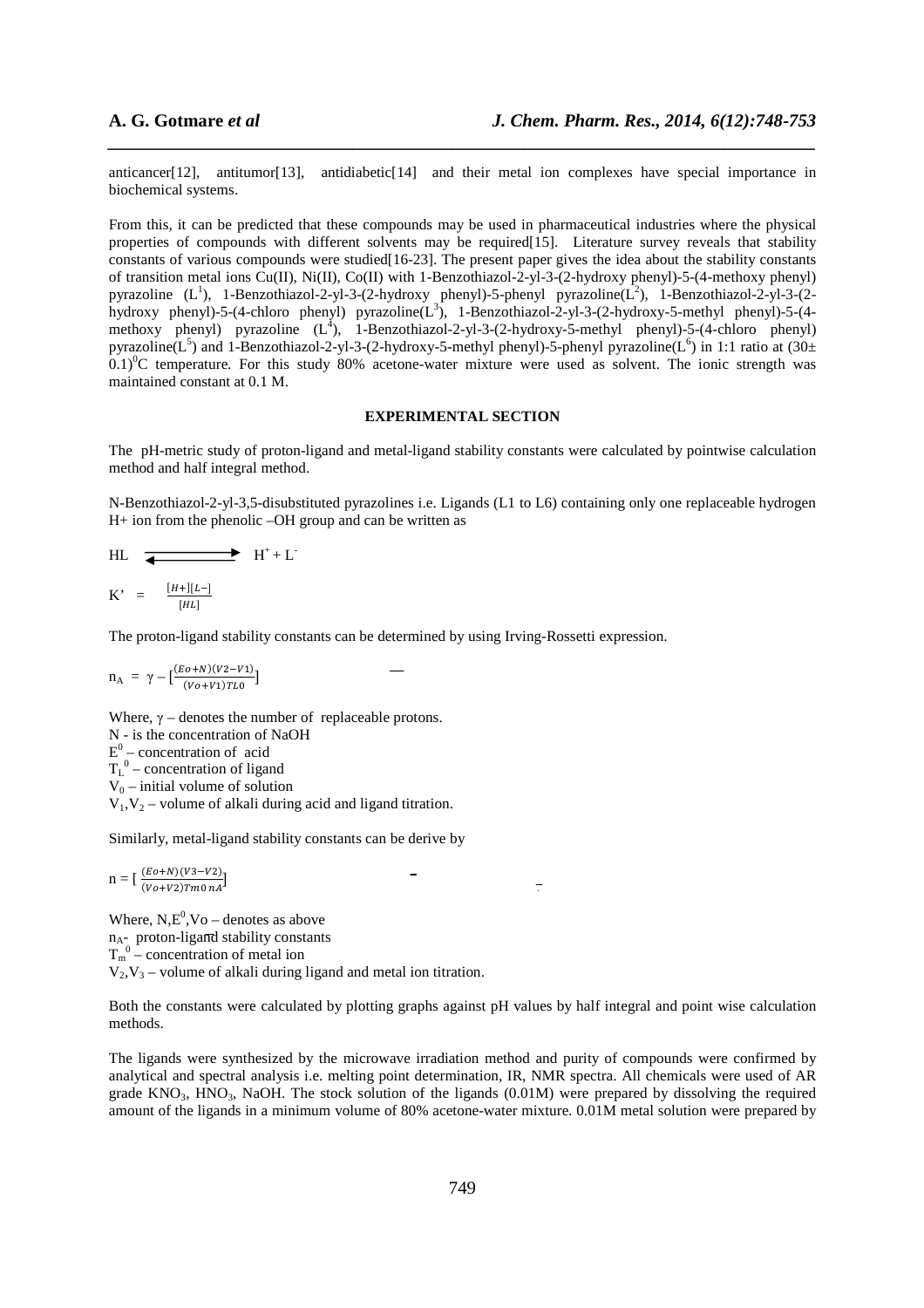dissolving the requisite quantities in distilled water. The standard NaOH solution was prepared by Vogel's method[24].

*\_\_\_\_\_\_\_\_\_\_\_\_\_\_\_\_\_\_\_\_\_\_\_\_\_\_\_\_\_\_\_\_\_\_\_\_\_\_\_\_\_\_\_\_\_\_\_\_\_\_\_\_\_\_\_\_\_\_\_\_\_\_\_\_\_\_\_\_\_\_\_\_\_\_\_\_\_\_*

The pH-metric titrations were carried out at  $(30\pm 0.1)^{0}C$ . The pH of the solution was measured with a EQUIPTRONICS microcontroller pH meter (Model EQ-621) equipped with a combined electrode & magnetic stirrer. The instrument was calibrated before each titration with an aqueous standard buffer solution of pH 4,7,9 prepared from Qualigens buffer tablets. All the weighing were done on electric balance (Contech CB-Series with accuracy  $\pm 0.001$ ).

The pH-metric titrations were carried out by following ways :

1) Acid titrations :  $HNO<sub>3</sub>(0.1M)$ 

2) Acid + ligand titrations :  $HNO<sub>3</sub>(0.1M) + ligand(0.01M) + metal ion (0.01M)$ .

The ionic strength of all the solution was maintained constant by adding appropriate amount of  $KNO<sub>3</sub>$  solution. All the titrations were carried out in 80% acetone-water mixture & the reading were recorded for each 0.5ml addition by using Calvin-Bjerrum pH-metric titration technique [25], [26]. The graph of volume of alkali (NaOH) against pH were plotted. From the pH values, proton-ligand stability constants were calculated by using Irving-Rossetti method<sup>[27]</sup>. The values of proton-ligand stability constants are given in table-1.

### **RESULTS AND DISCUSSION**

The complexes of s- and p- block elements are almost colorless. But the transition metal complexes are generally colored. Color of a species is associated with the promotion of an electron from one energy state to another. The energy required to do this is obtained by absorbing the light of a particular wavelength. In transition elements, there are partially filled d levels. These d levels are split into different energy levels depending upon the geometry of the complex. Thus there is the possibility of promoting one electron from one d level to another d level. This transition is known as d-d transition. This corresponds to a small energy difference resulting in absorption of light of higher wavelength in the visible region and the complex appear colored.

On the basis of nature of ligands , ligands having different splitting ability. The ligands are arranged in the order of their increasing splitting ability. This series is called spectrochemical series. According to this series NO<sub>3</sub> is an intermediate field strength ligand, still forming the stable complexes with transition metals.

In the present study, the formation of complex was confirmed by the color changes from colorless to yellow or green at the time of titration. During titration, the color changes were due to the simultaneous formation of 1:1 and 1:2 complex by the ligand with metal ion.

#### **Table 1 : Proton-ligand stability constants (pK) of ligand L<sup>1</sup> to L<sup>6</sup> at 0.1 M ionic strength and at (30±0.1<sup>o</sup>C) temperature in 80% acetonewater medium**

| S.N. | Ligands | Half integral method (pK) |
|------|---------|---------------------------|
|      |         | 5.9                       |
|      |         | 8.45                      |
|      |         | g g                       |
|      |         | 9.05                      |
|      |         | 8.3                       |
|      |         |                           |

In the result of proton-ligand stability constants, variations are obtained in the values. This may be due to the intermolecular interactions like solute-solvent and solvent-solvent interactions as the solvents are polar in nature.

According to Irving-Williams series[28], metal-ligand stability constants of complexes follows the order

$$
Mn^{2+} < Fe^{2+} < Co^{2+} < Ni^{2+} < Cu^{2+} > Zn^{2+}
$$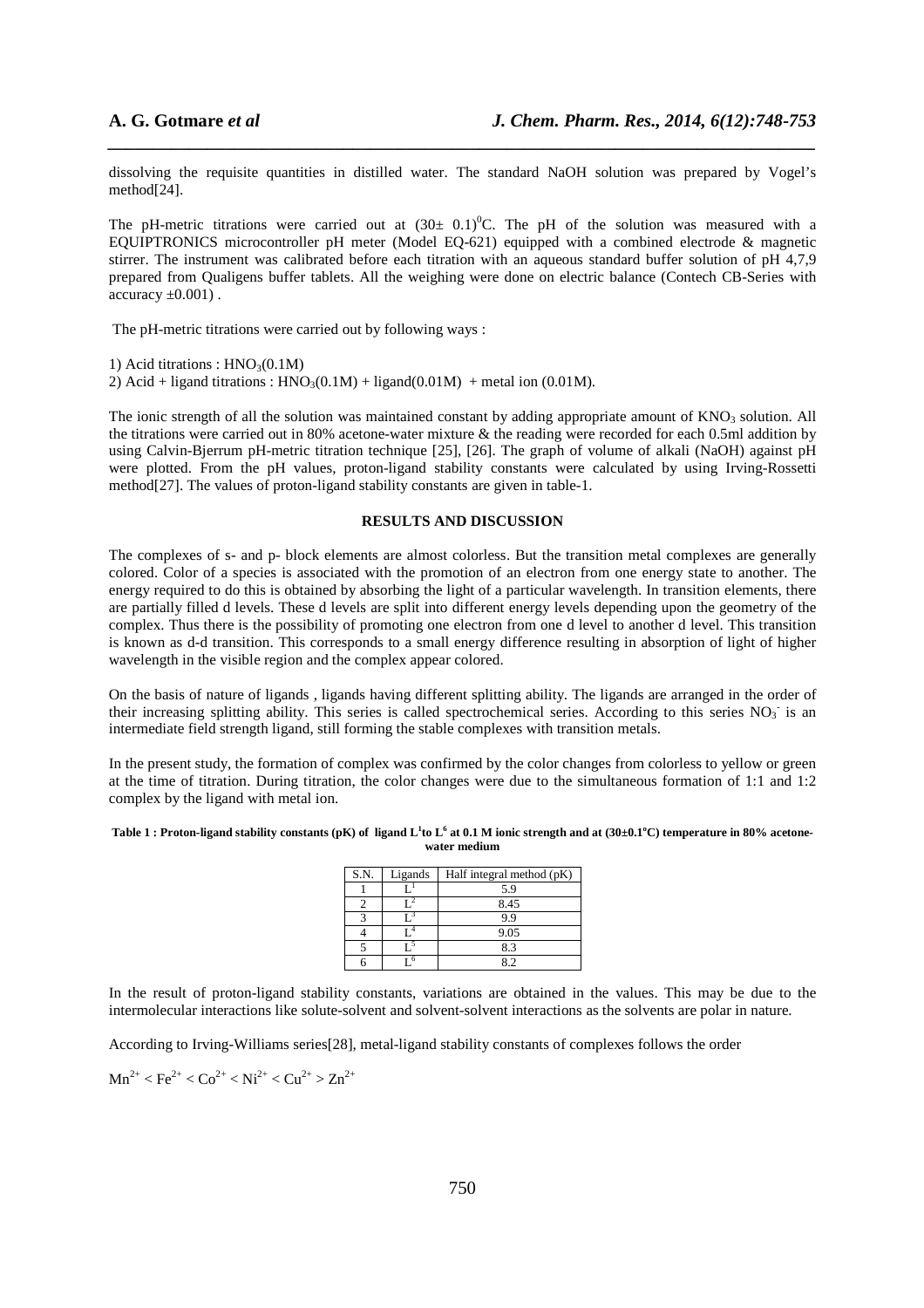This order is obeyed by metal complexes with ligand  $L^1$ ,  $L^4$  and  $L^6$  while other ligands are not follow this pattern because of some facts like differ in electronic structure of metal ions ,ionic radius, nature of ligands involved in dπ $p\pi$  interactions, nature of solvent etc.

*\_\_\_\_\_\_\_\_\_\_\_\_\_\_\_\_\_\_\_\_\_\_\_\_\_\_\_\_\_\_\_\_\_\_\_\_\_\_\_\_\_\_\_\_\_\_\_\_\_\_\_\_\_\_\_\_\_\_\_\_\_\_\_\_\_\_\_\_\_\_\_\_\_\_\_\_\_\_*

| S.N.           | System                | Constants                   | Half integral method | Pointwise calculation method |
|----------------|-----------------------|-----------------------------|----------------------|------------------------------|
| $\mathbf{1}$   | $CoH-L1$              | $Log K_1$                   | 2.45                 | 2.80                         |
|                |                       | Log K <sub>2</sub>          | 2.97                 | 2.01                         |
| $\overline{2}$ | $NiII-L1$             | $Log K_1$                   | 1.96                 | 1.77                         |
|                |                       | $Log K_2$                   | 2.74                 | 2.32                         |
| 3              | $CuII-L1$             | $Log K_1$                   | 1.3                  | 1.51                         |
|                |                       | $Log K_2$                   | 2.8                  | 2.45                         |
| $\overline{4}$ | $CoH-L2$              | $Log K_1$                   | 1.7                  | 2.10                         |
|                |                       | Log K <sub>2</sub>          | 2.32                 | 2.35                         |
| 5              | $NiII-L2$             | $Log K_1$                   | 1.69                 | 1.65                         |
|                |                       | Log K <sub>2</sub>          | 2.23                 | 3.06                         |
| 6              | $CuII-L2$             | $Log K_1$                   | 1.78                 | 2.26                         |
|                |                       | Log K <sub>2</sub>          | 2.54                 | 2.16                         |
| $\overline{7}$ | $CoH-L3$              | $Log K_1$                   | 2.19                 | 2.91                         |
|                |                       | Log K <sub>2</sub>          | 2.92                 | 2.04                         |
| 8              | $NiII-L3$             | $Log K_1$                   | 1.62                 | 2.90                         |
|                |                       | Log K <sub>2</sub>          | 2.85                 | 2.04                         |
| 9              | $CuII-L3$             | $Log K_1$                   | 2.09                 | 2.61                         |
|                |                       | Log K <sub>2</sub>          | 2.83                 | 1.87                         |
| 10             | $CoII-L4$             | $Log K_1$                   | 1.99                 | 1.48                         |
|                |                       | Log K <sub>2</sub>          | 2.97                 | 2.18                         |
| 11             | $NiII-L4$             | $Log K_1$                   | 1.81                 | 1.61                         |
|                |                       | Log K <sub>2</sub>          | 2.54                 | 2.30                         |
| 12             | $CuII-L4$             | $Log K_1$                   | 1.54                 | 1.35                         |
|                |                       | Log K <sub>2</sub>          | 2.44                 | 2.47                         |
| 13             | $CoII-L5$             | $Log K_1$                   | 1.91                 | 1.65                         |
|                |                       | $Log K_2$                   | 2.67                 | 2.42                         |
| 14             | $NiII-L5$             | $Log K_1$                   | 1.66                 | 2.00                         |
|                |                       | Log K <sub>2</sub>          | 2.04                 | 2.22                         |
| 15             | $CuII-L5$             | $Log K_1$                   | 1.43                 | 1.14                         |
|                |                       | Log K <sub>2</sub>          | 3.2                  | 2.19                         |
| 16             | $CoII-L6$             | $Log K_1$                   | 1.59                 | 1.91                         |
|                |                       | Log K <sub>2</sub>          | 3.02                 | 2.20                         |
| 17             | $NiII-1$ <sup>6</sup> | $Log K_1$                   | 1.76                 | 1.67                         |
|                |                       | Log K <sub>2</sub>          | 2.51                 | 2.34                         |
| 18             | $CuII-L6$             | $Log K_1$                   | 1.53                 | 2.02                         |
|                |                       | $\overline{\text{Log}} K_2$ | 2.52                 | 2.54                         |

**Table 2 : Metal-ligand stability constants of complexes Co(II), Ni(II), Cu(II) with ligand L<sup>1</sup> to L<sup>6</sup> in 80% acetone-water medium** 



**Figure 1 : pH-Metric titration curve**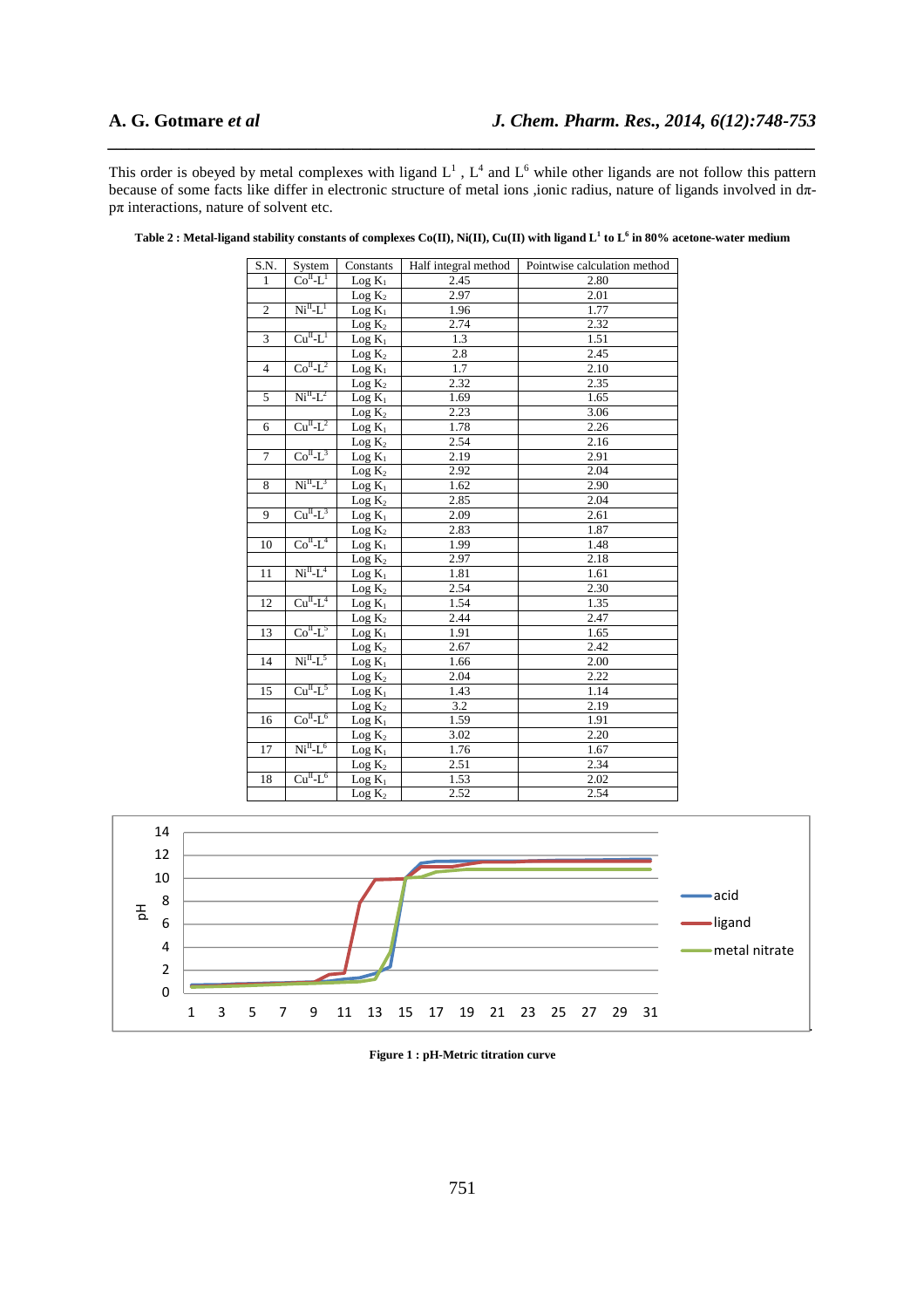

**Figure 2 : Proton- ligand stability constant** 



**Figure 3 : Metal-ligand stability constant** 

#### **CONCLUSION**

The N-benzothiazolyl-2-yl-3,5-disubstituted pyrazolines act as multidentate ligands and results in the simultaneous formation of 1:1 and 1:2 complexes with transition metal ions Co(II),Ni(II),Cu(II).

#### **Acknowledgement**

 The authors are thankful to the Principal, Shri Shivaji Science College, Amravati for providing necessary facilities during this work.

#### **REFERENCES**

[1] A.W.Wakode; A.S.Burghate; S.A.Wadhal, *Indo Amc. J.Pharma. Res*.,**2014**, 4(10), 5010-5016

- [2] Ö.D.Can; Ü.D.Özkay; Z.A. Kaplanclkll and Y. Öztürk, *Arch. Pharm. Res.,* **2009**, Vol 32, No 9, 1293-1299
- [3] A.Sahoo; M. Parida; B.N.Sinhna;Venkatesan, *J.,Int.J.Res.Pharma.& Chem*., **2011**,1(3)
- [4] B.K.Sarkar; R.Patel; U.Bhadoriya; *J. Adv.Pharma. Ed. & Res*., **2011**, 1(5), 243-250

[5]J.V.Phirke; Y.K. Meshram, *IJSR*, **2014**, 3(9)

[6] 6)S.K.Sahu; M.Banerjee; A.Samantry; C.Behera; M.A.Azam, *Trop.J.Pharma.Res.,* **2008**,7(2),961-968

- [7] M.Amir; S.Kumar, *Ind. J. Chem*., **2005**,44B, 2532-2537
- [8] 8)Y.S.Chovatia; S.P.Gandhi; P.L.Gorde; S.B.Bagade, *Ore.J.Chem.,* **2010**, 26(1), 275-278

[9] 9)S.Y.Hassan, *Molecules*, **2013** 18,2683-2711

[10]A.Ozdemir; G.Turan-Zitouni; Z.A.Kaplancikli*, Turk.J.Chem.,* **2008**,32,529-538

[11]M.A.Ali; M.Shaharyar; A.A. Siddiqui, *Eur.J.Med.Chem*., **2007**, 42, 268-275

[12]M.Emayavaramban; N.Santhi; C.Gopi; C.Manivannan; A.Raguraman; *Int.Letters Chem., Phy & Ast*., **2013**, 9(2), 172-185

[13]P.J.Jainey; J.K.Bhat, J*. Young Pharma*., **2012**, 4(2), 82-87

[14]K.Divekar; S.Swamy; V.Murugan, *eIJPPR*, 1-13

[15]R.S.Talegaonkar; A.S.Burghate, *J.Ind.Chem.Soc*., **2012**, 89, 1585-1589

[16]M.A.Rahaman; A.A.Siddiqui; *Int.J.Pharma.Sci.and Drug Res*., **2010**,2(3),165-175